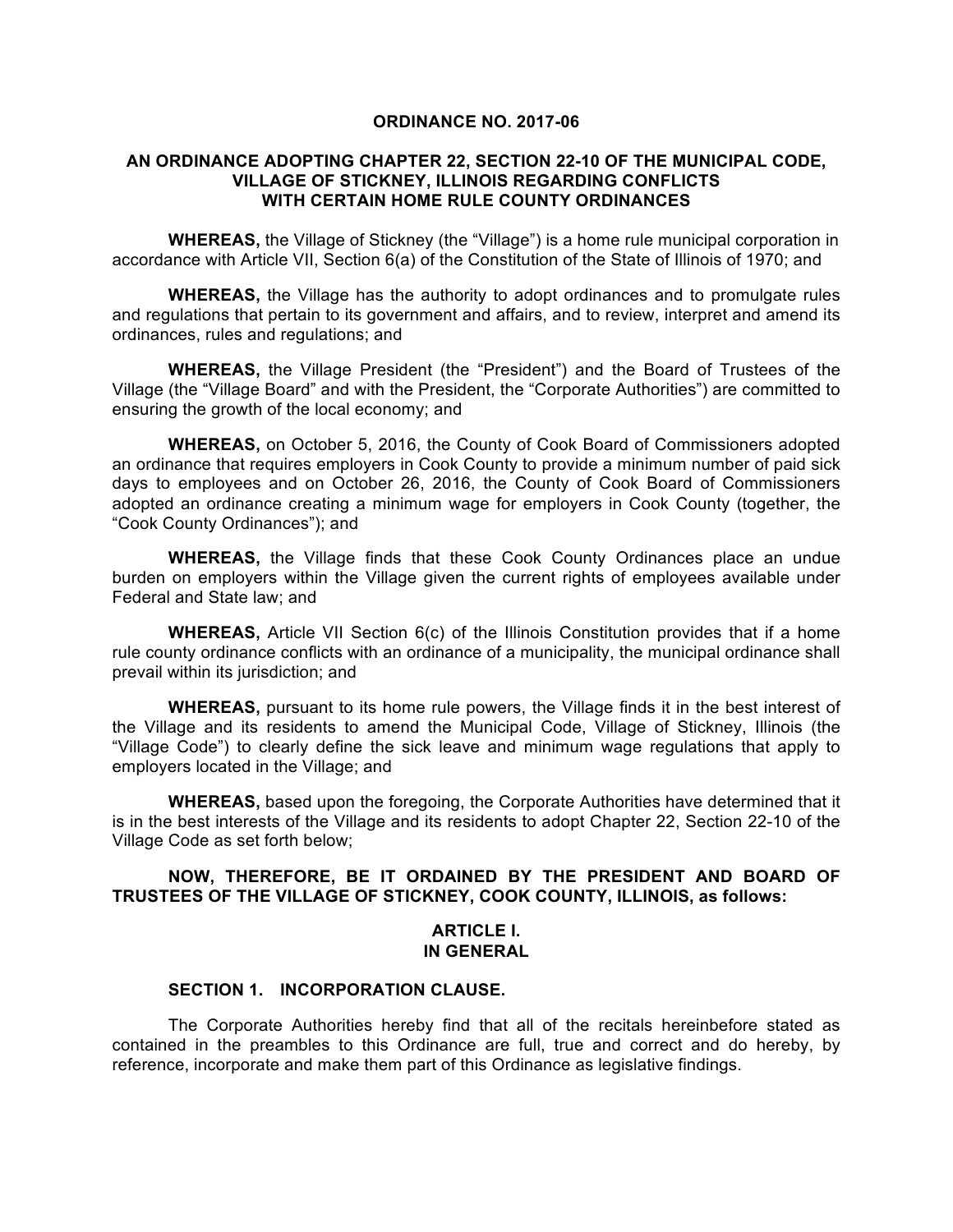# **SECTION 2. PURPOSE.**

The purpose of this Ordinance is to adopt Chapter 22, Section 22-10 of the Village Code to clearly define the sick leave and minimum wage regulations that apply to employers located in the Village, and to authorize the President or his designee to take all actions necessary to carry out the intent of this Ordinance.

#### **ARTICLE II.**

# **ADOPTION OF CHAPTER 22, SECTION 22-10 OF THE MUNICIPAL CODE, VILLAGE OF STICKNEY, ILLINOIS**

#### **SECTION 3.0 ADOPTION OF CHAPTER 22, SECTION 22-10.**

That the Village Code is hereby amended, notwithstanding any provision, ordinance, resolution or Village Code section to the contrary, by adopting Chapter 22, Section 22-10 as follows:

#### **Sec. 22-10. – Reserved Minimum Hourly Wages and Paid Sick Leave.**

a. Employers located within the Village shall comply with all applicable federal and/or State laws and regulations as such laws and regulations may exist from time to time with regard to both the payment of minimum hourly wages and paid sick leave. Employee eligibility for paid sick leave and minimum hourly wages shall also be in compliance with all applicable federal and/or State laws and regulations as such laws and regulations may exist from time to time.

b. No additional obligations with regard to paid sick leave, or minimum hourly wages, including, without limitation, any additional obligations by ordinance adopted by the County of Cook Board of Commissioners, shall apply to employers located within the Village, except those required by federal and/or State laws and regulations as such laws and regulations may exist from time to time.

c. For the purposes of this Section, the term "employee" means an individual permitted to work by an employer regardless of the number of persons the employer employs, and the term "employer" means any person employing one or more employees, or seeking to employ one or more employees, if the person has its principal place of business within the Village or does business within the Village.

d. For the purposes of this Section, the term "employer" does not mean:

1. the government of the United States or a corporation wholly owned by the government of the United States;

2. an Indian tribe or a corporation wholly owned by an Indian tribe;

3. the government of the State or any agency or department thereof; or

4. the government of any municipality.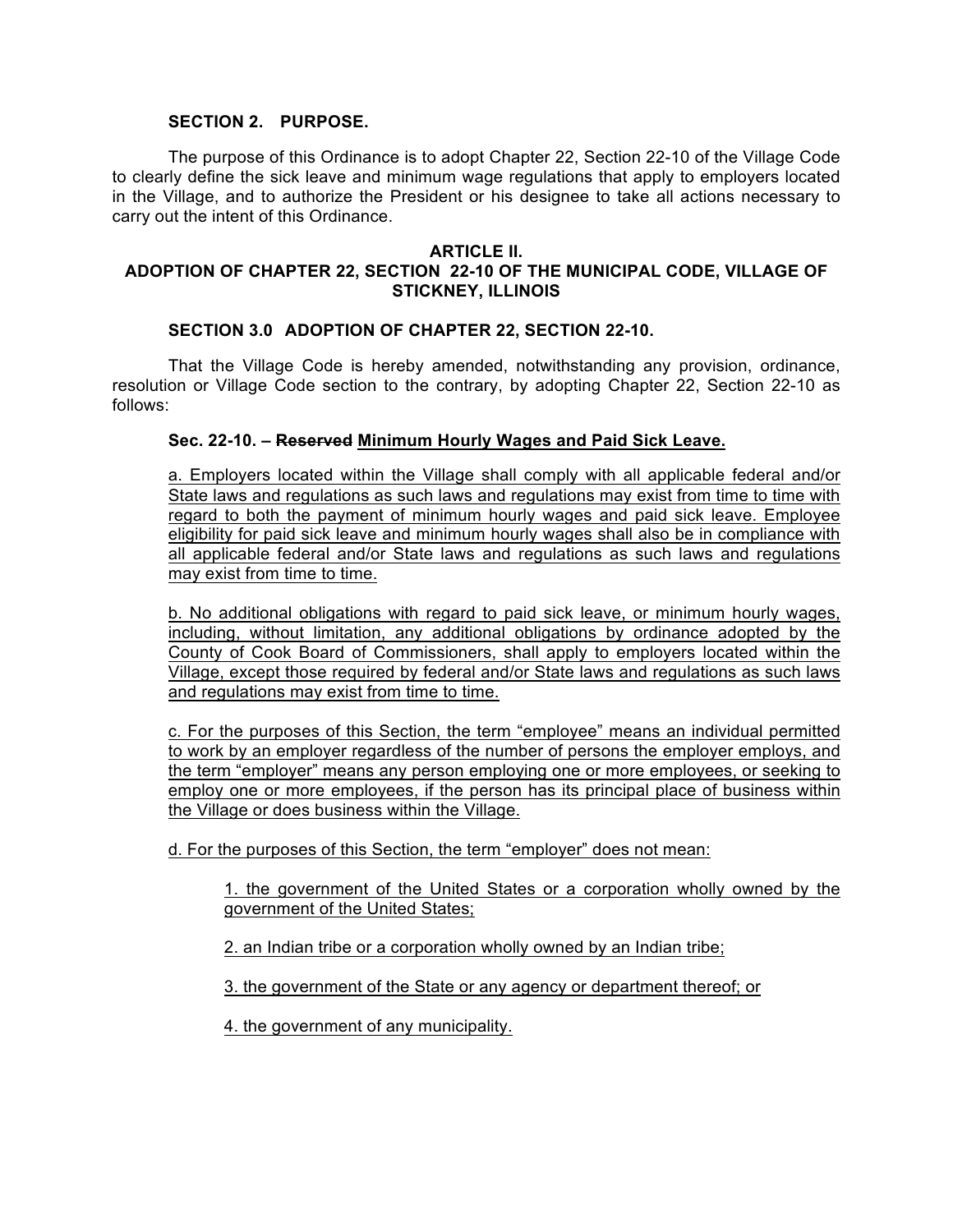### **SECTION 3.1. OTHER ACTIONS AUTHORIZED.**

The officers, employees and/or agents of the Village shall take all action necessary or reasonably required to carry out, give effect to and consummate the amendments contemplated by this Ordinance and shall take all action necessary in conformity therewith. The officers, employees and/or agents of the Village are specifically authorized and directed to draft and disseminate any and all necessary forms or notices to be utilized in connection with the intent of this Ordinance.

#### **ARTICLE III. HEADINGS, SAVINGS CLAUSES, PUBLICATION, EFFECTIVE DATE**

# **SECTION 4. HEADINGS.**

The headings of the articles, sections, paragraphs and subparagraphs of this Ordinance are inserted solely for the convenience of reference and form no substantive part of this Ordinance nor should they be used in any interpretation or construction of any substantive provision of this Ordinance.

#### **SECTION 5. SEVERABILITY.**

The provisions of this Ordinance are hereby declared to be severable and should any provision of this Ordinance be determined to be in conflict with any law, statute or regulation by a court of competent jurisdiction, said provision shall be excluded and deemed inoperative, unenforceable and as though not provided for herein and all other provisions shall remain unaffected, unimpaired, valid and in full force and effect.

### **SECTION 6. SUPERSEDER.**

All code provisions, ordinances, resolutions, rules and orders, or parts thereof, in conflict herewith are, to the extent of such conflict, hereby superseded.

#### **SECTION 7. PUBLICATION.**

A full, true and complete copy of this Ordinance shall be published in pamphlet form or in a newspaper published and of general circulation within the Village as provided by the Illinois Municipal Code, as amended.

#### **SECTION 8. EFFECTIVE DATE.**

This Ordinance shall be effective and in full immediately after its passage and approval.